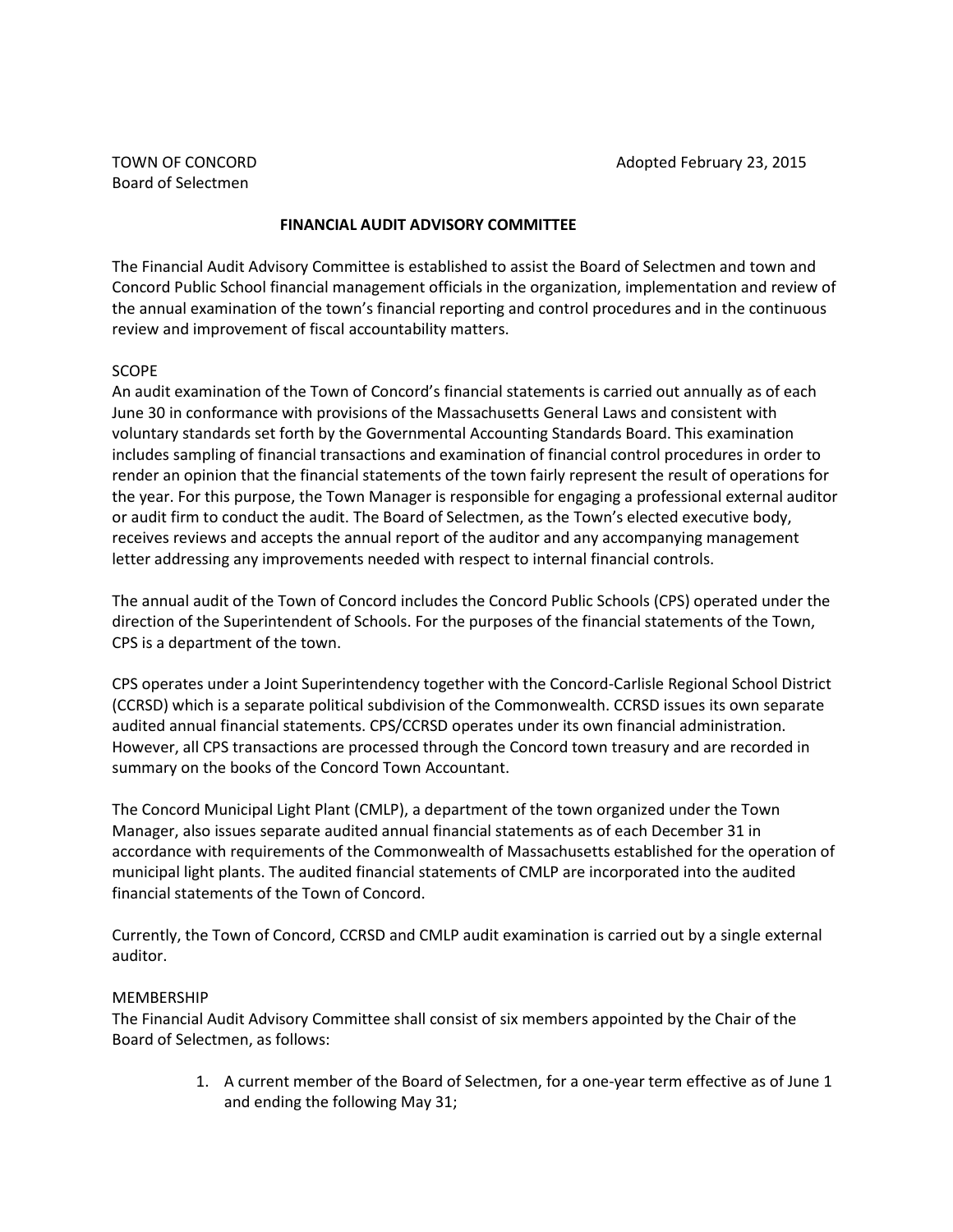- 2. A current member of the Concord Public School Committee, upon the recommendation of the Chair of the CPS Committee, for a one-year term effective as of June 1 and ending the following May 31;
- 3. A current member of the Concord Light Board, upon the recommendation of the Chair of the Light Board, for a one-year term effective as of June 1 and ending the following May 31;
- 4. Three citizens, each determined to have basic familiarity with Massachusetts local government financial management either through past town service or professional expertise, and at least one of whom shall have direct experience in financial operations, internal financial controls and/or the preparation and analysis of financial statements, preferably in the public sector, for a three-year term, with initial appointments staggered as follow:
	- Initial term ending May 31, 2016
	- Initial term ending May 31, 2017
	- Initial term ending May 31, 2018

The Selectmen, School Committee and Light Board members may be initially appointed prior to June 1, 2015 for a term ending May 31, 2016. The citizen members may be initially appointed prior to June 1, 2015 for terms stipulated in clause 4 above.

The Selectmen, School Committee and Light Board members may be reappointed for two additional years so long as they remain in their elected or appointed office. The citizen appointees may serve a maximum of two additional three-year terms beyond the initial appointment term stipulated in clause 4 above.

The Chair of the Board of Selectmen may fill vacancies as they occur. A partial term filling a vacancy shall not be counted toward the three-year term limit for a selectmen member, a school committee member or a Light Board member; a partial term will not be counted against the six-year term limit for a citizen member. At any time, the Selectmen may set an initial original or partial term of less than three years for a new citizen appointee in order to maintain the staggered schedule of terms for citizen members.

### MEETINGS

The Financial Audit Advisory Committee shall be chaired by the selectman member. The committee shall meet at least three times a year – at the initiation of the annual Town of Concord audit examination, during the audit examination, and at the conclusion of the audit examination to review draft financial statements and management letter comments with the external auditor. The Committee may set additional meetings as necessary.

As the CMLP audit is conducted on a different schedule from the Town Audit, the committee shall meet at least once annually on the CMLP audit, separately or in combination with another meeting agenda, at the conclusion of the CMLP audit to review draft financial statements and management letter comments.

The Financial Audit Advisory Committee shall be staffed by the Town Finance Director, the Deputy Superintendent of CPS/CCRSD, and, for any meeting covering CMLP matters, the CMLP director or his/her designee. Those individuals may invite other town and school staff members to meetings as necessary.